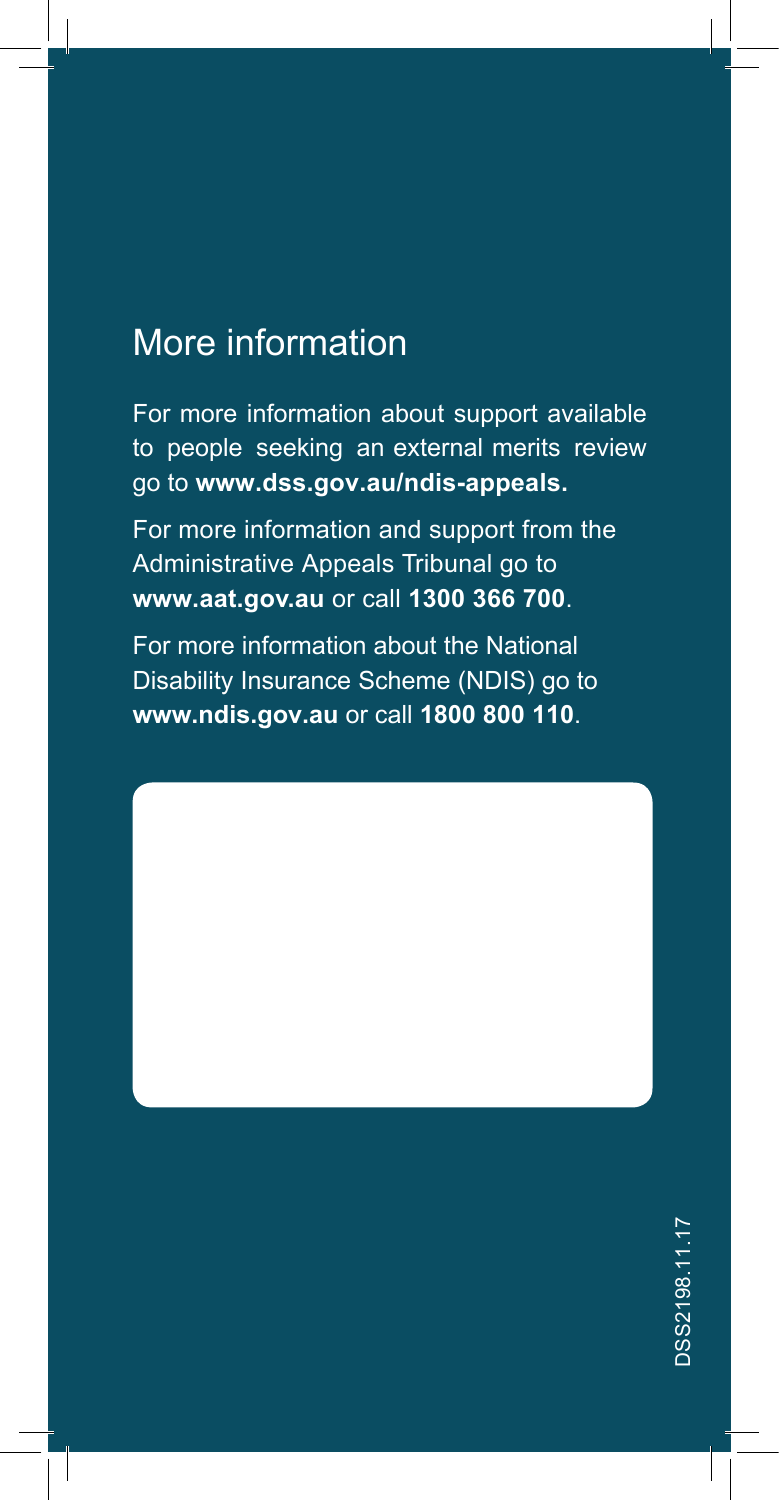

# Disagree with a National Disability Insurance Agency (NDIA) decision?

Assistance available for people seeking an external merits review

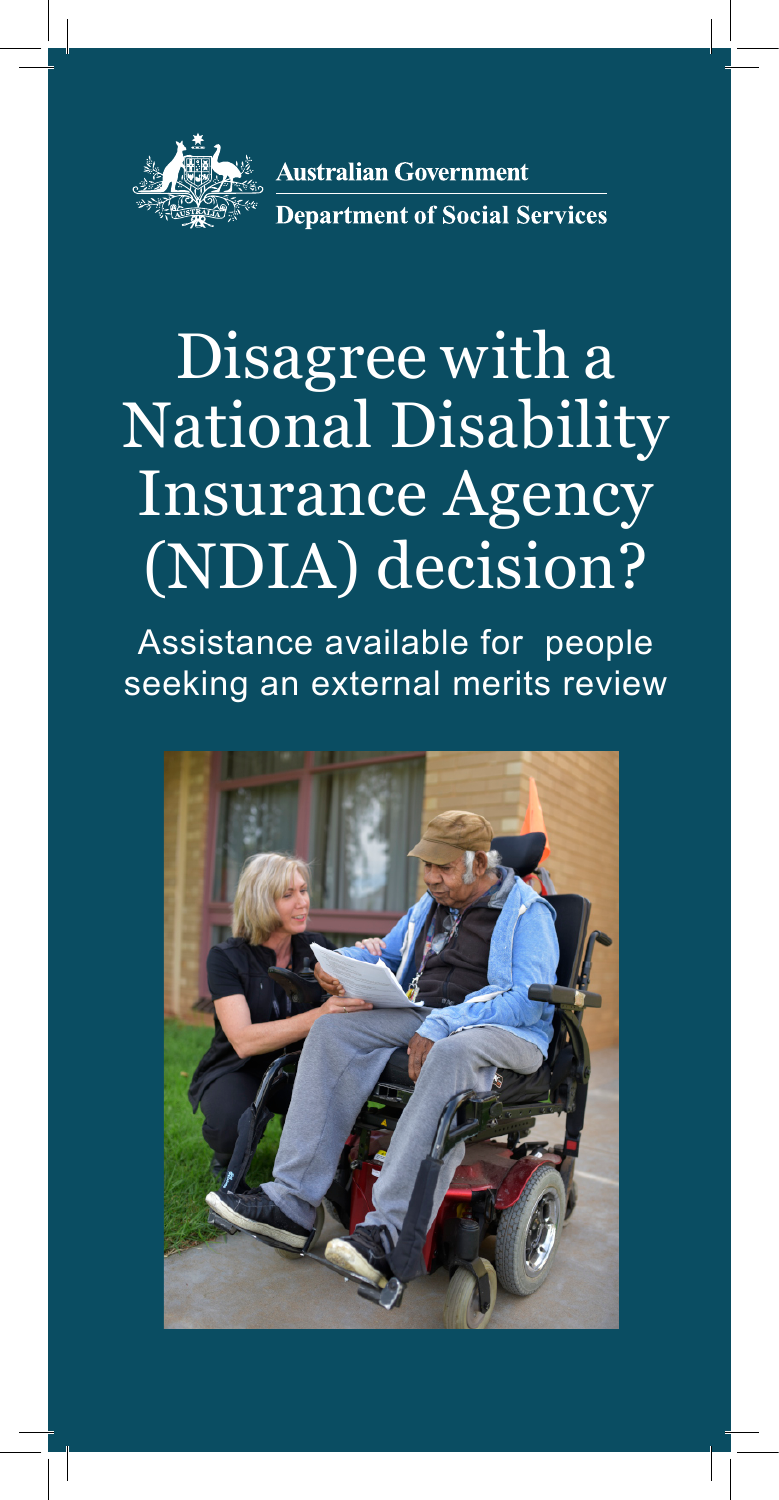## How do I apply for a review of a National Disability Insurance Agency decision?

If you are unhappy with a decision made by the National Disability Insurance Agency (NDIA) you can request an internal review of that decision with the NDIA.

If you still disagree with a decision after the internal review has been completed, you can apply to the Administrative Appeals Tribunal (AAT) to conduct an **external merits review.** An external merits review is an independent assessment of an NDIA decision. The types of decisions that can be reviewed include, but are not limited to: whether you are eligible for the National Disability Insurance Scheme (NDIS); or what has or has not been approved for your plan.

An internal review must be conducted first by the NDIA before you can go to the AAT.

### What help can I get if I apply to the AAT?

Help is available from an NDIS Appeals support person to:

• assist you to understand the review process